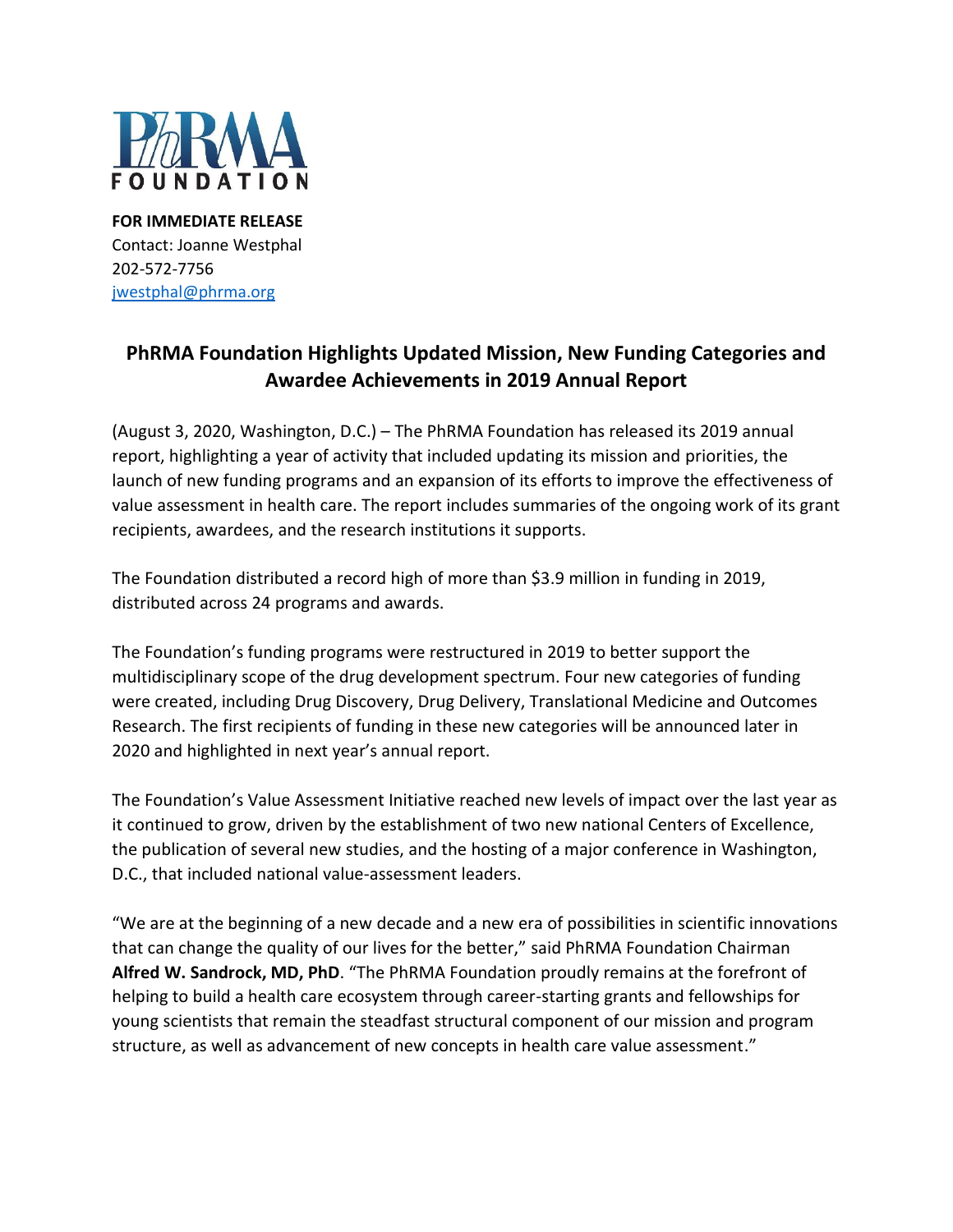A major section of the report focuses on the Foundation's Value Assessment Initiative, which seeks to achieve a greater understanding of value within the health system, including more effective means of measuring value. Two new Centers of Excellence in value assessment were established by the Foundation in 2019 -- **Pharmaceutical Value (pValue)**, headquartered within the University of Colorado's Anschutz Medical Campus, and the **Center for Enhanced Value Assessment (CEVA)** which sits within the Center for the Evaluation of Value and Risk in Health (CEVR) at Tufts Medical Center in Boston.

In November 2019, representatives from each of the Foundation's four Centers of Excellence joined leading health economics researchers, patient advocates and health care policy professionals at a major forum in Washington, D.C., to discuss how best to connect the latest value assessment research with practical applications for health care decision making. Hosted in partnership with the National Health Council, the event drew a wide audience from across the health policy and health economics communities.

The work of 11 researchers who received the Foundation's Value Assessment Challenge Awards and Research Awards are also highlighted in the report. Proposals from Foundation-supported researchers to improve value assessment methods that move beyond using the qualityadjusted life year (QALY) to evaluate health care treatments were featured in a recent [special](http://www.phrmafoundation.org/ajmc-publishes-foundation-challenge-award-recipients-proposals/)  [edition supplement](http://www.phrmafoundation.org/ajmc-publishes-foundation-challenge-award-recipients-proposals/) of the *American Journal of Managed Care*.

The report highlights the work and careers of two researchers who received the Foundation's Excellence Award in 2019 — **Jay Goodman**, PhD and **Janice B. Schwartz**, MD. Awards in Excellence are given to leading academics and biopharmaceutical researchers who received Foundation funding early in their careers and have gone on to make major contributions in advancing discoveries in science and health.

Dr. Goodman is an internationally known toxicology expert whose research career has focused on enhancing our understanding of how chemicals might affect human health, with a specific emphasis on the role certain substances play in cancer formation. Dr. Goodman's research has shed light on why some chemicals cause harm and helped lay the foundation for a more rational approach to risk assessment.

Dr. Schwarz is a board-certified cardiologist and professor of medicine in the Division of Geriatrics at the University of California, San Francisco. For more than 40 years, Dr. Schwartz has been immersed in understanding the body's response to drugs, particularly the impact of various medications on the autonomic nervous system and heart in older adults. Her work has greatly expanded knowledge on drug effects and interactions in the aging population, and elucidated gender differences in drug metabolism.